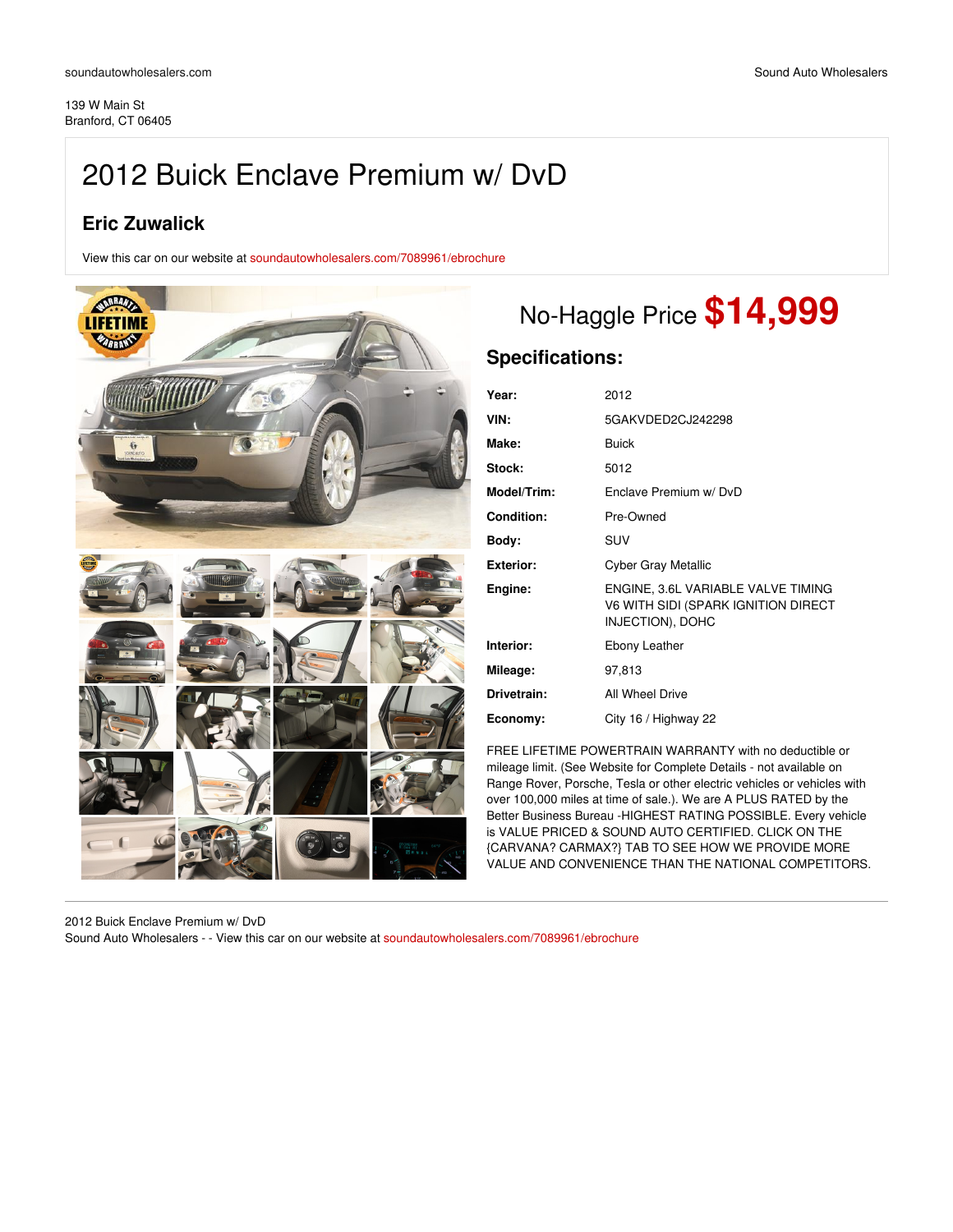

#### 2012 Buick Enclave Premium w/ DvD

Sound Auto Wholesalers - - View this car on our website at [soundautowholesalers.com/7089961/ebrochure](https://soundautowholesalers.com/vehicle/7089961/2012-buick-enclave-premium-w-dvd-branford-ct-06405/7089961/ebrochure)

### **Installed Options**

#### **Interior**

- Air conditioning, tri-zone automatic climate control with individual climate settings for driver and right front passenger and rear seat occupants
- Cruise control- Defogger, rear-window electric- Door locks, power programmable
- Floor mats, front and rear auxiliary, covering (Floormats first, second and third row.)
- Glovebox, locking, passenger-side of instrument panel
- Instrumentation includes Driver Information Center, tachometer, speedometer, fuel, coolant temperature, battery, gear selector, outside air temperature and compass display (Digital compass display moves to navigation screen with (UUM) Audio system with Navigation and (U4H) Audio system with Rear Seat Entertainment and Navigation.)
- Instrumentation, engine oil life monitor
- Memory settings, memory "presets" for 2 drivers, with 8-way power driver seat includes easy exit driver seat, power outside mirrors, and power tilt and telescopic steering column (if equipped)
- Mirror, inside rearview auto-dimming- Perforated Leather Seating Surface
- Power outlet, 3-prong household-style, 115-volt
- Remote Keyless Entry, with no remote start provision- Remote vehicle start system
- Seat adjuster, 4-way power front passenger (fore-aft and recline), power lumbar
- Seat adjuster, driver 8-way power with power recline and lumbar control and memory
- Seating, 7-passenger second-row captain's chairs, flat folding and SmartSlide access to third row, third row flat folding 60/40 split bench (Inboard armrest not included when (DK1) second row center console is ordered.)
- Seats, heated and cooled driver and front passenger
- Steering column, power tilt and telescopic
- Steering wheel controls, mounted audio controls and cruise controls
- Steering wheel, leather-wrapped with Mahogany wood accents
- Theft-deterrent system, vehicle, PASS-Key III, engine immobilizer with content theft alarm
- Universal Home Remote, includes garage door opener, 3-channel programmable
- Visors, driver and front passenger illuminated vanity mirrors
- Windows, power with driver Express-Up and -Down features, passenger Express-Down feature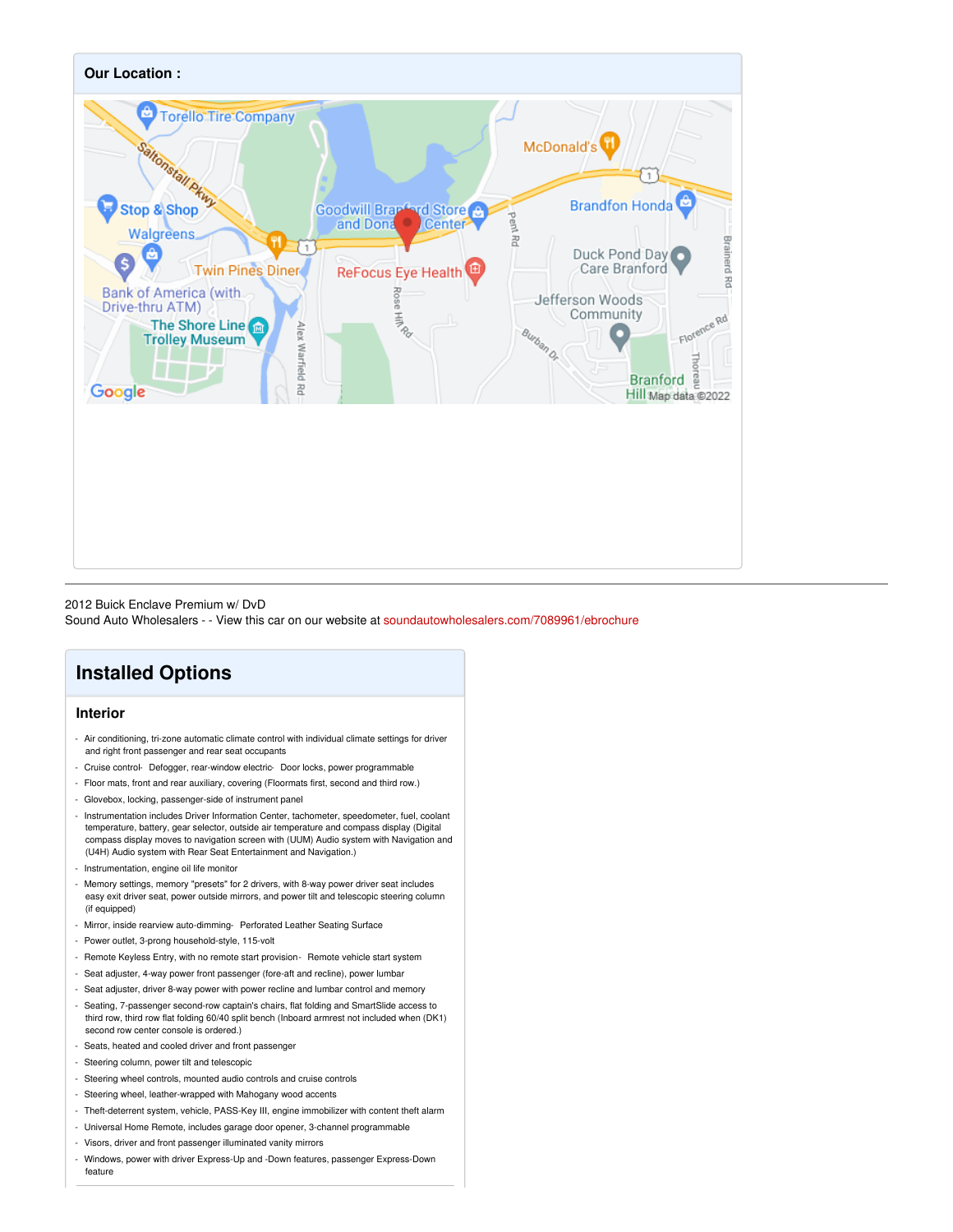#### **Exterior**

- Fog lamps, front, halogen, with projector technology
- Glass, Solar-Ray deep-tinted, rear-side, quarter panel and liftgate
- Headlamp control, automatic on and off Headlights, articulating- Liftgate, rear power
- Luggage rack side rails, roof-mounted, chromed
- Mirrors, outside heated power-adjustable, power-folding and driver-side auto-dimming, body-color with integrated turn signal indicators and driver-side memory
- Tires, P255/60R19-108S all-season, blackwall, Michelin
- Wheel, 17" (43.2 cm) compact steel spare wheel and tire (Not available or included with (V92) Trailering Provision Package.)
- Wheels, 19" (48.3 cm) Chrome-Clad aluminum, 9-spoke
- Wiper, rear intermittent with washer
- Wipers, front intermittent with structureless wiper blades

#### **Safety**

- Air conditioning, tri-zone automatic climate control with individual climate settings for driver and right front passenger and rear seat occupants
- Cruise control- Defogger, rear-window electric- Door locks, power programmable
- Floor mats, front and rear auxiliary, covering (Floormats first, second and third row.)
- Glovebox, locking, passenger-side of instrument panel
- Instrumentation includes Driver Information Center, tachometer, speedometer, fuel, coolant temperature, battery, gear selector, outside air temperature and compass display (Digital compass display moves to navigation screen with (UUM) Audio system with Navigation and (U4H) Audio system with Rear Seat Entertainment and Navigation.)
- Instrumentation, engine oil life monitor
- Memory settings, memory "presets" for 2 drivers, with 8-way power driver seat includes easy exit driver seat, power outside mirrors, and power tilt and telescopic steering column (if equipped)
- Mirror, inside rearview auto-dimming- Perforated Leather Seating Surface
- Power outlet, 3-prong household-style, 115-volt
- Remote Keyless Entry, with no remote start provision- Remote vehicle start system
- Seat adjuster, 4-way power front passenger (fore-aft and recline), power lumbar
- Seat adjuster, driver 8-way power with power recline and lumbar control and memory
- Seating, 7-passenger second-row captain's chairs, flat folding and SmartSlide access to third row, third row flat folding 60/40 split bench (Inboard armrest not included when (DK1) second row center console is ordered.)
- Seats, heated and cooled driver and front passenger
- Steering column, power tilt and telescopic
- Steering wheel controls, mounted audio controls and cruise controls
- Steering wheel, leather-wrapped with Mahogany wood accents
- Theft-deterrent system, vehicle, PASS-Key III, engine immobilizer with content theft alarm
- Universal Home Remote, includes garage door opener, 3-channel programmable
- Visors, driver and front passenger illuminated vanity mirrors
- Windows, power with driver Express-Up and -Down features, passenger Express-Down feature

#### **Mechanical**

- All-wheel drive- Alternator, 170 amps- Axle, 3.16 ratio
- Engine, 3.6L Variable Valve Timing V6 with SIDI (Spark Ignition Direct Injection), DOHC (288 hp [214.7 kW] @ 6300 rpm, 270 lb-ft of torque [364.5 N-m] @ 3400 rpm)
- Exhaust, dual with bright chromed tips GVWR, 6459 lbs. (2930 kg)
- Steering, power, variable effort- Suspension, Premium Ride, 4-wheel independent
- Trailering provisions, 2000 lbs. (907 kg)- Transmission, 6-speed automatic

#### **Option Packages**

#### **Factory Installed Packages**

-

-

ENGINE, 3.6L VARIABLE VALVE TIMING V6 WITH SIDI (SPARK IGNITION DIRECT INJECTION), DOHC (288 hp [214.7 kW] @ 6300 rpm, 270 lb-ft of torque [364.5 N-m] @ 3400 rpm)

\$1,400 SUNROOF, POWER tilt-sliding with additional skylight fixed glass aft of the sliding glass and sunshade